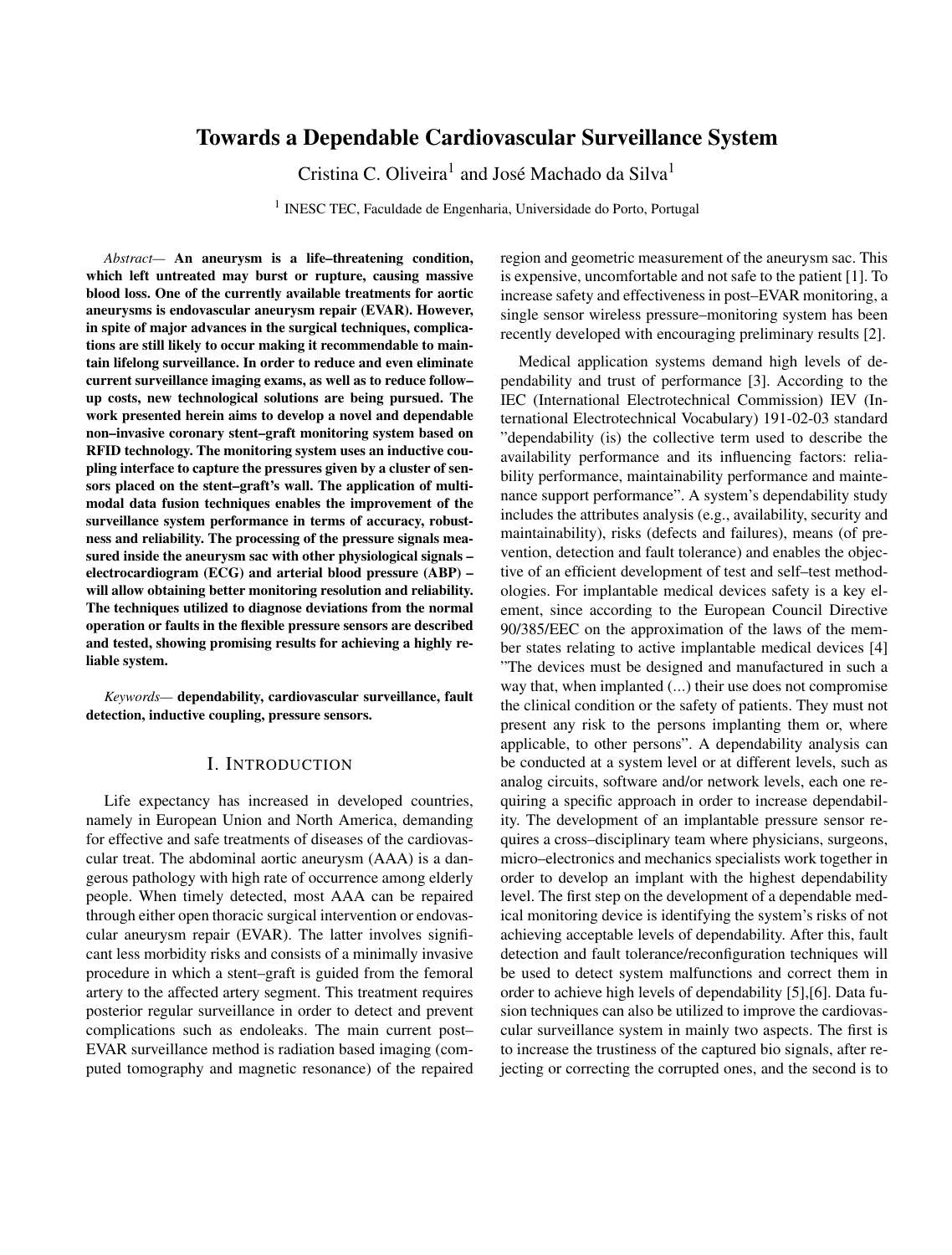provide additional information on the patient's condition by classifying the set of signals into normal or abnormal condition (e.g. arrhythmia, chest angina, stroke, etc) [7],[8].

A summary of the cardiovascular surveillance system under development is presented in section II. Section III describes the pressure sensors' diagnostic and fault detection approach being proposed and some experimental results. Section IV presents the status of the work and main challenges.

## II. SYSTEM DESCRIPTION

Our aim is to develop a combined cardiac and aortic surveillance system, comprising a wearable cardiac monitor and an advanced telemetry system for post–EVAR surveillance (figure 1). Its main innovation resides in the synchronous measurement of the patient electrocardiogram (ECG) and intra–sac aneurysm pressure, in order to have a more robust and reliable monitoring.



Fig. 1: Wearable integrated cardiovascular surveillance system.

For that purpose implantable wireless pressure sensors which are biologically compatible and show suitable linearity and sensitivity were produced by Sepulveda et. al [9]. An electronic readout unit (ERU) capable of energizing the pressure sensors and capture the pressure data was also developed and tested, proving to be capable of energizing an *LC* resonant circuit (with the same electrical characteristics of the pressure sensor) and capture the respective oscillation frequency with good accuracy [10],[11].

Our purpose is to embed the ECG electrodes and the ERU, in order to capture both the ECG and the intra–sac aneurysm pressure, into a customized clothing to achieve a system with high levels of dependability. With that aim a system based on sensor and data fusion, as well as the development of circuits that comprise fault detection and built–in self–test modalities, is proposed. This raised the need, on the one hand, to combine strategies and techniques addressing the development of dependable medical systems, and, on the other hand, the adoption of very low power consumption and intrinsic low– noise design techniques in order to implement the system on a monolithic support using a MOS technology. Since medical application systems demand high levels of dependability and trust of performance, the processing circuits should satisfy demanding testability requirements.

The flexible capacitive pressure sensors are fabricated using aligned carbon nanotubes (A–CNTs) embedded in a flexible substrate of polydimethylsiloxane (PDMS), a transparent, nontoxic and biocompatible silicone elastomer, forming a dielectric which is hermetically sealed at ambient pressure) [9]. The antennas that comprise the capacitive sensors were fabricated using DuPont<sup>TM</sup>Kapton<sup>®</sup> polyimide film in two different geometries (square and circle). For each geometry, three sizes antennas were fabricated in order to test different dielectrics (pressure sensor membrane): 4 mm, 6 mm and 8 mm. The antennas are built with two stacked inductors, one on each side of the polyimide film, interconnected with a via on the outer segment of each.

Since the developed sensor has a new structure, which is different from conventional CMOS or Printed Circuit Boards (PCB) RFID antennas, an electrical model was developed (see right bottom side of figure 1). Each layer forms a resonant circuit comprising an inductance  $L_s$ , the series resistance  $R_s$  and the parasitic capacitance  $C_s$  due to the capacitance formed between the traces of the inductor. A parasitic capacitance *Clayer*, formed between the traces of the top and bottom layers, is also connected between the layers in parallel, as well as the sensor's capacitance *Csensor*.

Table 1 presents calculated parameters for a square pressure sensor with a dieletric of 4x4 mm. The expressions for the calculations of planar spiral inductance presented in [12] were used for the estimation of the inductance. The total inductance of the dual–layer planar inductor is almost 4 times higher than a single layer inductor with the same dimensions  $L_{total} \cong L_{st} + L_{sb} + 2M$ . By design the current flows in the same direction on both layers, plus the proximity and the via between the inductors assures the mutual inductance  $M$  to be almost equal to  $L_s$  ( $M = k_s \sqrt{L_{st}L_{sb}} \cong L_s$ ). The sensor's capacitances were estimated using the expression for the parallel plate capacitor.

The performance of the flexible sensor to different pressures, and its use with the telemetry system, were evaluated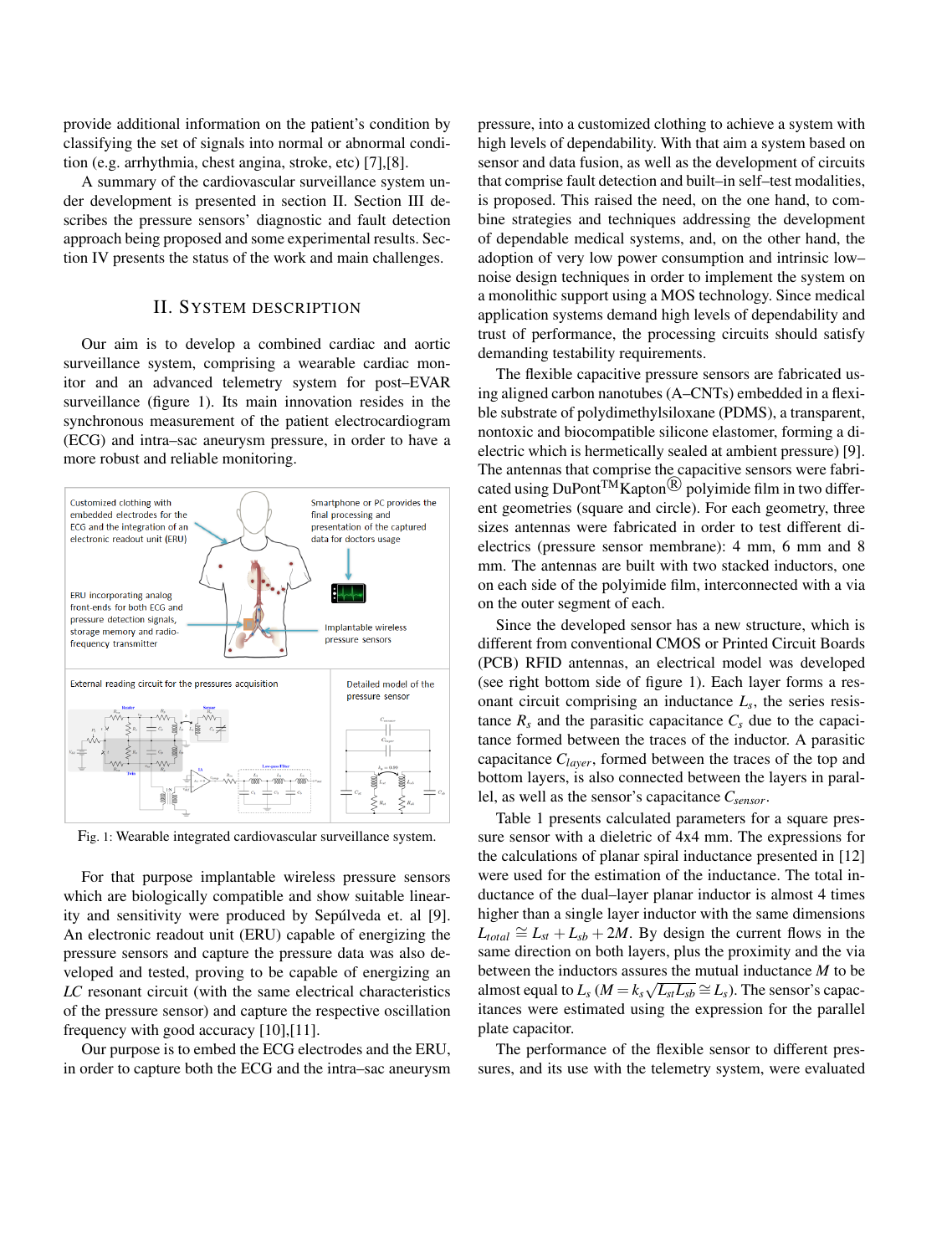Table 1: Sensor parameters.

| $L_s$ [ $\mu$ H] |      | $R_s [\Omega]$ $C_s [pF]$ $C_{layer} [pF]$ $C_{sensor} [pF]$ |      |
|------------------|------|--------------------------------------------------------------|------|
|                  | 3.99 |                                                              | :.83 |

using a vacuum chamber. Although the blood pressure in the aneurysm sac ranges from 20 mmHg to 250 mmHg referring to atmospheric pressure (1 atm to 1.3 atm) [13], the pressure sensors were only tested for pressures between 0 atm and 1 atm (vacuum to atmospheric pressure) due to technological constraints. The output of the reader circuit was recorded while commercial pressure sensors placed also inside the chamber were used to record reference values for comparison purposes. Results from the measurements with pressure sensor are presented in Figure 2.



Fig. 2: Measurements in the vacuum chamber.

The slope of variation of the oscillation frequency with pressure  $(\frac{df_{osc}}{dP})$  is not constant, but its sign doesn't change, meaning that an increase in the pressure – and thus of the sensing capacitor – always corresponds to a decrease of the oscillation frequency. The characteristic in figure 2 shows that the sensor's best sensitivity would be that in the range of 0.8 atm to 1 atm (the behavior is similar in the 1 atm to 1.2 atm pressure range) meaning that, for the sake of the proposed application, the *LC* sensor network shows the highest sensitivity in the range of interest.

Moreover, the variation rate is several times larger than the mean deviation from the trend–curve, which shows that the obtained transfer characteristic provides good sensitivity. Small variations between different trials also suggest good precision. The high pressure difference (between the dielectric and external pressure) that the sensors experience during the trials ( $\triangle P = 1$  atm) validate the good sealing characteristics of the bonding process used and the high dynamic range of the sensors.

The pressure sensors are being subjected to preliminary tests focused on the characterization and performance, and so far no tests in vitro or in vivo were performed.

#### III. SENSOR DIAGNOSTICS

Regarding the wearable integrated cardiovascular surveillance system under development, one of the objectives in our work is to detect faults occurring in the sensors and in the circuitry which would rend misinterpretations of the patient health condition. The occurrence of defects in the *LC* sensor circuit may mask the detection of anomalies in the stent– graft. For example, a reduction of capacitor's measurement range would still allow detecting pressure deviations but these could be taken as good even if the patient condition had deteriorated; a large deviation of capacitor's nominal value could lead to a false defective stent–graft detection (e.g. a leaking stent–graft); a capacitor stuck at a constant value would provide an anomalous constant pressure.

The telemetry system is being improved in order to allow detecting faults or large deviations in the sensor. For this purpose one takes advantage of the ECG signal to provide the fault detection triggering signal, of the measurement of the power transmission from the sensor to the reader circuit, as well as of the reflected impedance [14].



Fig. 3: Fault detection block diagram.

Simulations were performed in order to estimate the power transmission and the reflected impedance of the sensors using the detailed sensor electric model in figure 1 and the fault detection circuit described in [14]. Figure 3 displays the curves for power and impedance of a sensor. This model predicts well the small resonances around the expected sensor's main frequency. The simulation results show to be in good agreement with measurements obtained in the lab.